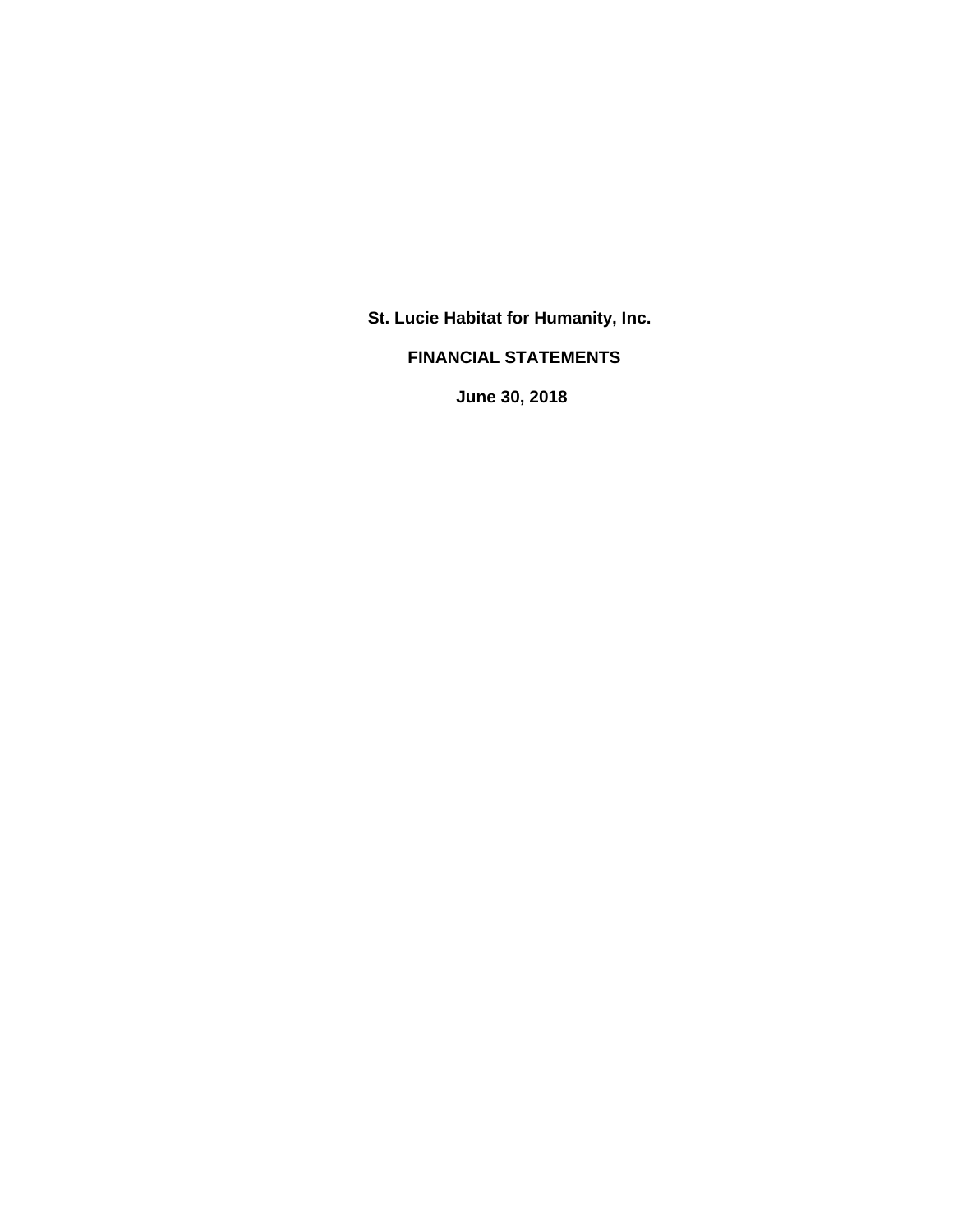## **St. Lucie Habitat for Humanity, Inc. FINANCIAL STATEMENTS**

# **For the Fiscal Year Ended June 30, 2018**

# **TABLE OF CONTENTS**

|                                        | Page<br>Number |
|----------------------------------------|----------------|
| REPORT OF INDEPENDENT AUDITORS         | $1 - 2$        |
| <b>Statement of Financial Position</b> | 3              |
| <b>Statement of Activities</b>         | 4              |
| <b>Statement of Cash Flows</b>         | 5              |
| <b>Notes to Financial Statements</b>   | $6 - 13$       |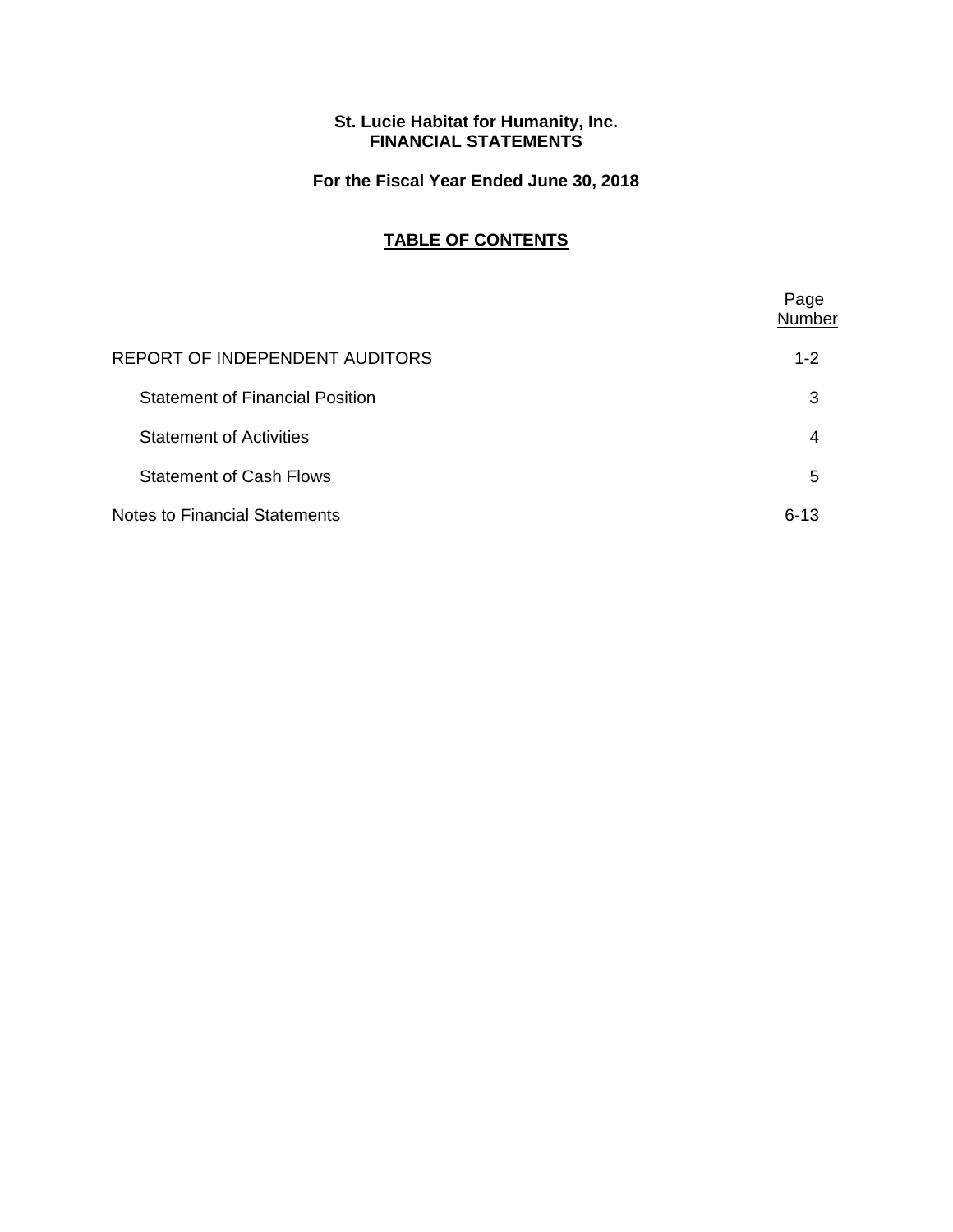

Certified Public Accountants

600 Citrus Avenue Suite 200 Fort Pierce, Florida 34950

772/461-6120 // 461-1155 FAX: 772/468-9278

#### Report of Independent Auditors

To the Board of Directors St. Lucie Habitat for Humanity, Inc. Fort Pierce, Florida

#### **Report on the Financial Statements**

We have audited the accompanying statement of financial position of St. Lucie Habitat for Humanity, Inc. (a nonprofit organization), as of June 30, 2018, and the related statements of activities, and cash flows, for the year then ended, and the related notes to financial statements.

#### *Management's Responsibility for the Financial Statements*

Management is responsible for the preparation and fair presentation of these financial statements in accordance with accounting principles generally accepted in the United States of America; this includes the design, implementation, and maintenance of internal control relevant to the preparation and fair presentation of consolidated financial statements that are free from material misstatement, whether due to fraud or error.

#### *Auditor's Responsibility*

Our responsibility is to express an opinion on these financial statements based on our audits. We conducted our audit in accordance with auditing standards generally accepted in the United States of America. Those standards require that we plan and perform the audit to obtain reasonable assurance about whether the financial statements are free of material misstatement.

An audit involves performing procedures to obtain audit evidence about the amounts and disclosures in the financial statements. The procedures selected depend on the auditor's judgment, including the assessment of the risks of material misstatement of the financial statements, whether due to fraud or error. In making those risk assessments, the auditor considers internal control relevant to the entity's preparation and fair presentation of the financial statements in order to design audit procedures that are appropriate in the circumstances, but not for the purpose of expressing an opinion on the effectiveness of the entity's internal control. Accordingly, we express no such opinion. An audit includes evaluating the appropriateness of accounting policies used and the reasonableness of significant accounting estimates made by management, as well as evaluating the overall presentation of the financial statements.

We believe that the evidence we have obtained is sufficient and appropriate to provide a basis for our opinion.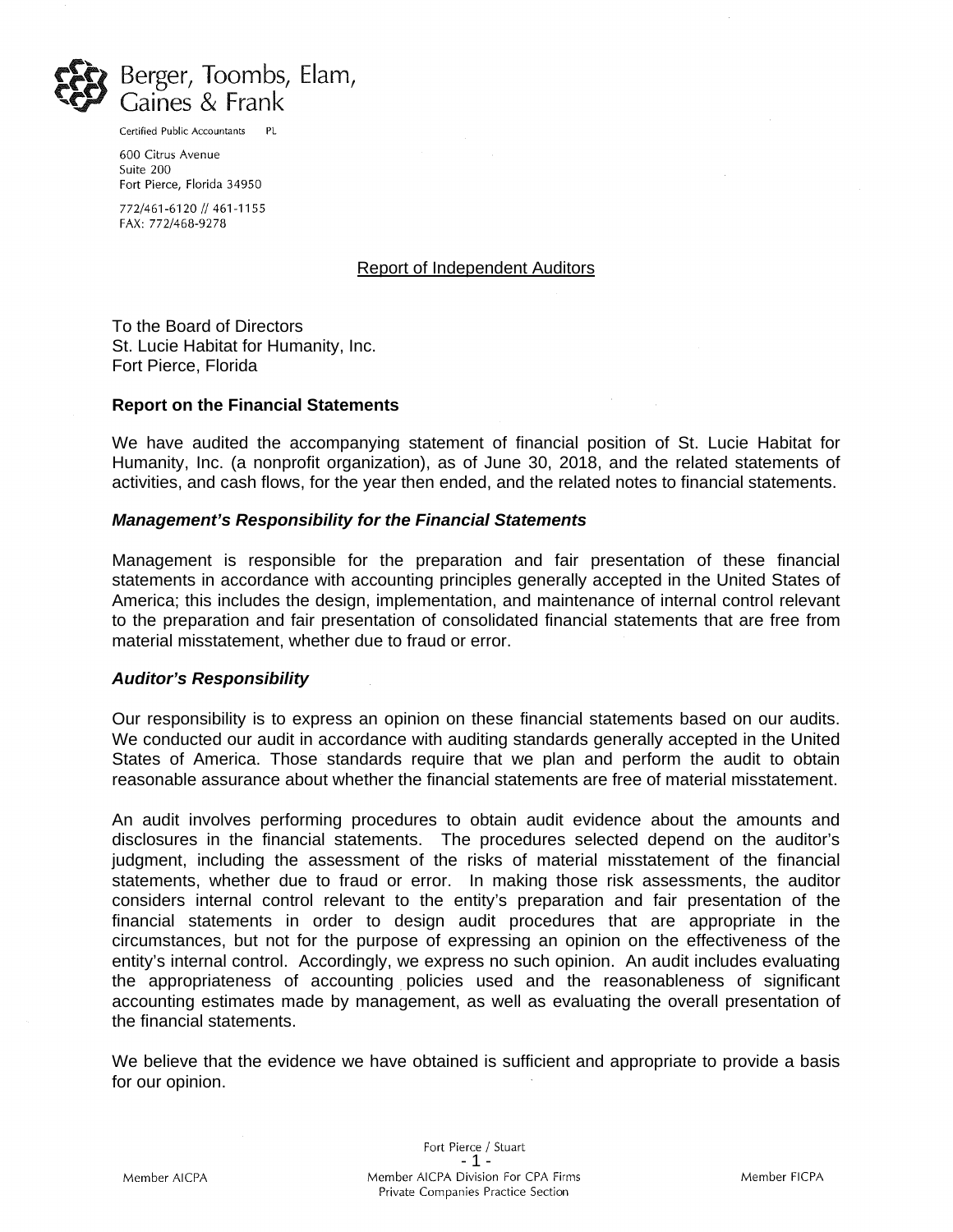

To the Board of Directors St. Lucie Habitat for Humanity, Inc.

#### *Opinion*

In our opinion, the financial statements referred to above present fairly, in all material respects, the financial position of St. Lucie Habitat for Humanity, Inc. as of June 30, 2018, and its activities, cash flows, and functional expenses, for the year then ended, in accordance with accounting principles generally accepted in the United States of America.

Berger Jambo Elam

Berger, Toombs, Elam, Gaines & Frank Certified Public Accountants, PL Fort Pierce, Florida

October 16, 2018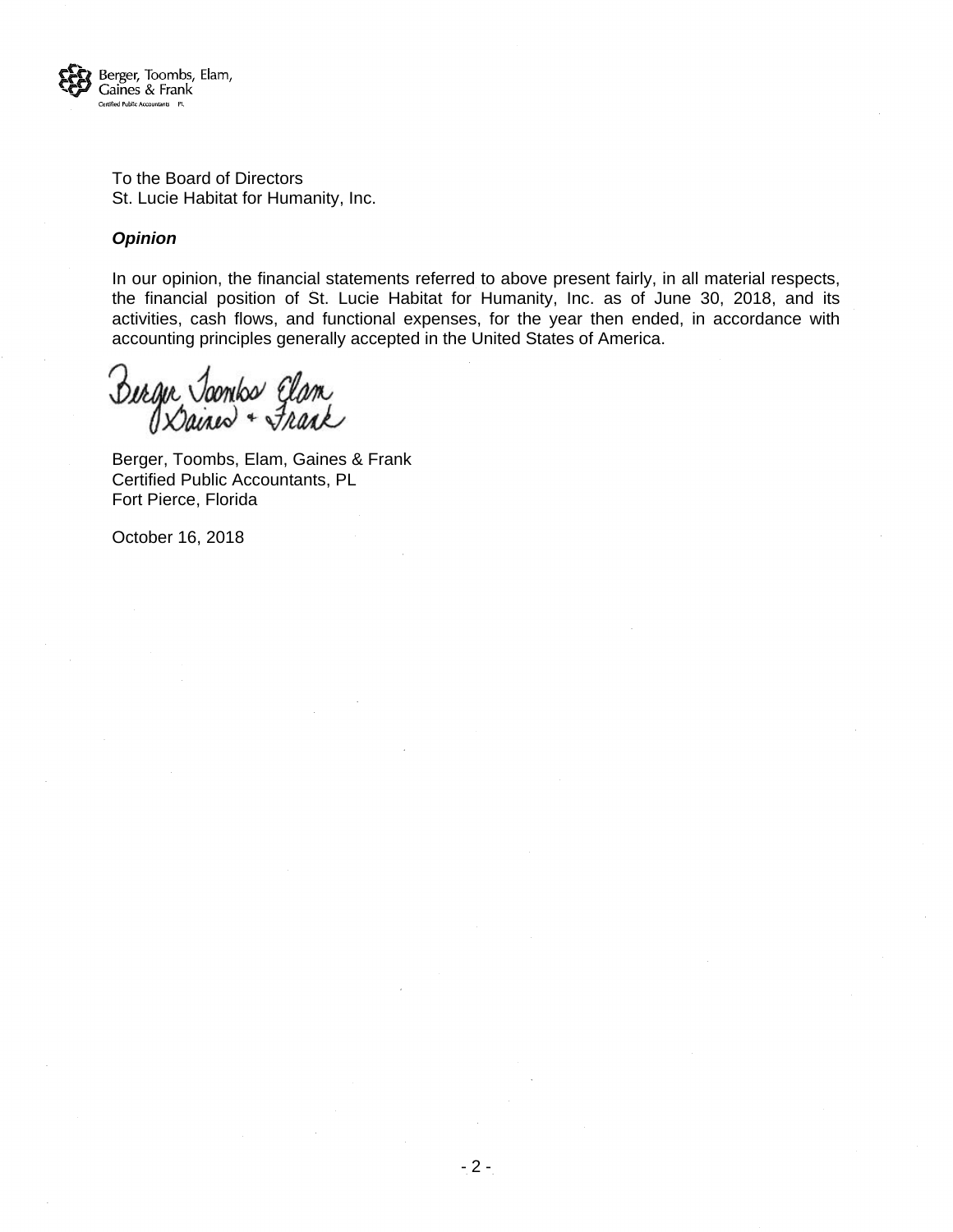# **St. Lucie Habitat for Humanity, Inc. STATEMENT OF FINANCIAL POSITION June 30, 2018**

| Assets                                                     |     |           |
|------------------------------------------------------------|-----|-----------|
| <b>Current Assets</b>                                      |     |           |
| Cash and cash equivalents                                  | \$  | 149,376   |
| Accounts receivable                                        |     | 19,280    |
| Mortgages receivable - current portion                     |     | 127,000   |
| Cost of homes under construction                           |     | 268,548   |
| Due from others                                            |     | 12,099    |
| Prepaid expenses                                           |     | 250       |
| Utility deposit                                            |     | 8,118     |
| <b>Total Current Assets</b>                                |     | 584,671   |
| <b>Fixed Assets</b>                                        |     |           |
| Fixed assets, less accumulated depreciation of (\$299,019) |     | 468,779   |
|                                                            |     |           |
| <b>Other Assets</b><br>Accounts receivable - non-current   |     | 4,256     |
| Mortgage receivables, net of discount                      |     | 1,237,249 |
| Land held for development                                  |     | 43,845    |
| <b>Total Other Assets</b>                                  |     | 1,285,350 |
|                                                            |     |           |
| <b>Total Assets</b>                                        |     | 2,338,800 |
| <b>Liabilities and Net Assets</b>                          |     |           |
| <b>Current Liabilities</b>                                 |     |           |
| Accounts payable and accrued expenses                      | \$  | 101,614   |
| Accrued wages and payroll taxes payable                    |     | 18,117    |
| Sales tax payable                                          |     | 4,245     |
| Line of credit                                             |     | 194,650   |
| Current portion of long term debt                          |     | 20,122    |
| <b>Total Current Liabilities</b>                           |     | 338,748   |
| <b>Noncurrent Liabilities</b>                              |     |           |
| Mortgages and notes payables                               |     | 387,902   |
|                                                            |     |           |
| <b>Net Assets</b>                                          |     |           |
| Unrestricted                                               |     | 1,612,150 |
| <b>Total Net Assets</b>                                    |     | 1,612,150 |
|                                                            | \$. | 2,338,800 |

*See accompanying notes to financial statements.*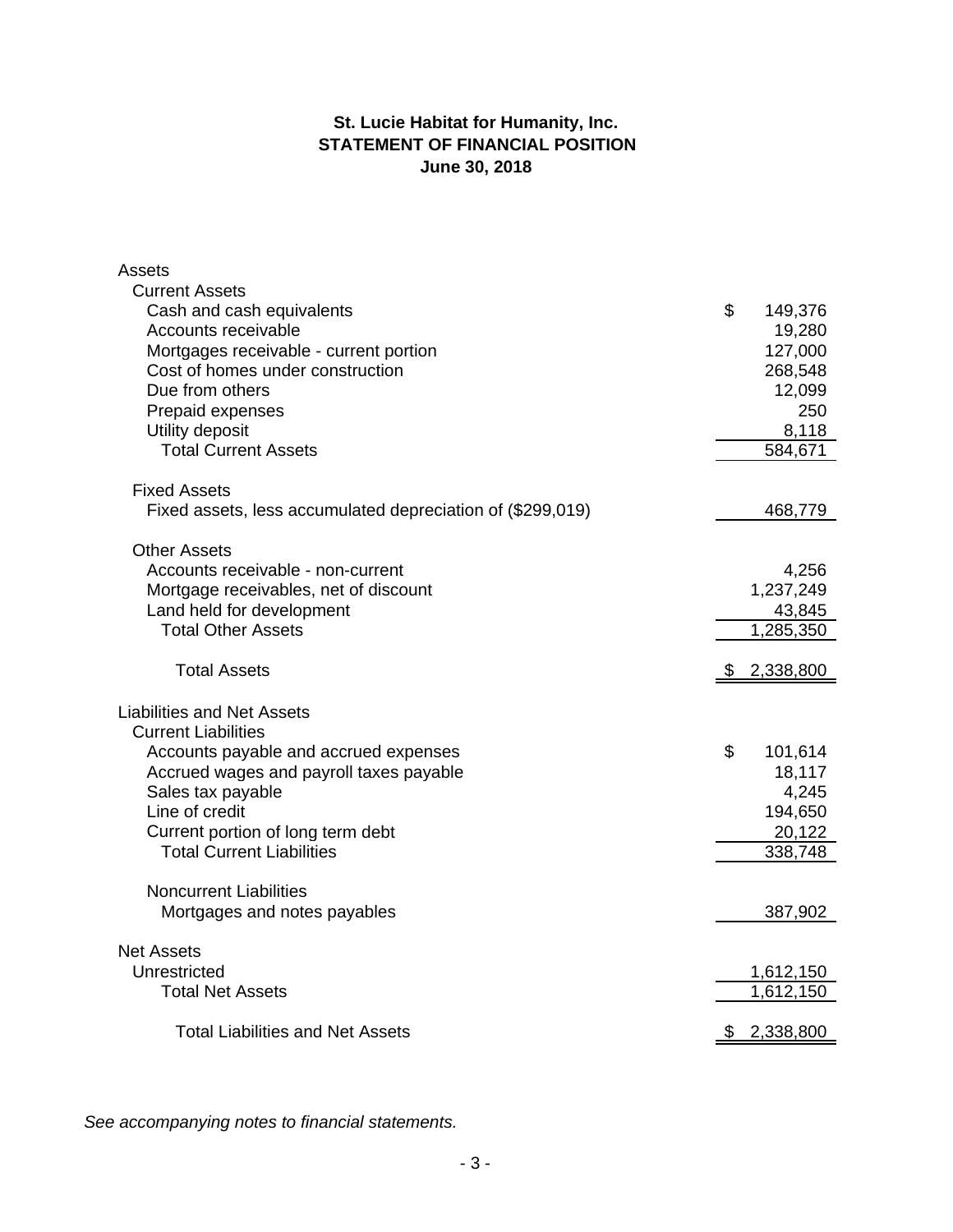# **St. Lucie Habitat for Humanity, Inc. STATEMENT OF ACTIVITIES For the Year Ended June 30, 2018**

|                                       |                 | Temporarily<br>Restricted | Total |            |  |  |
|---------------------------------------|-----------------|---------------------------|-------|------------|--|--|
| <b>Support and Revenues</b>           | Unrestricted    |                           |       |            |  |  |
| Support                               |                 |                           |       |            |  |  |
| <b>Donations</b>                      | \$<br>176,657   | \$                        | \$    | 176,657    |  |  |
| In-kind donations                     | 17,941          |                           |       | 17,941     |  |  |
| Grants                                | 31,000          |                           |       | 31,000     |  |  |
| Sponsorships                          | 344,001         |                           |       | 344,001    |  |  |
| Net assets released from restrictions | 30,000          | (30,000)                  |       |            |  |  |
| <b>Total Support</b>                  | 599,599         | (30,000)                  |       | 569,599    |  |  |
| Revenues                              |                 |                           |       |            |  |  |
| <b>ReStore sales</b>                  | 776,568         |                           |       | 776,568    |  |  |
| Interest and dividend income          | 20,269          |                           |       | 20,269     |  |  |
| Loan amortization                     | 64,189          |                           |       | 64,189     |  |  |
| Rental income                         | 1,880           |                           |       | 1,880      |  |  |
| Home transfer of mortgages            | 644,000         |                           |       | 644,000    |  |  |
| Other income                          | 150,623         |                           |       | 150,623    |  |  |
| <b>Total Revenues</b>                 | 1,657,529       |                           |       | 1,657,529  |  |  |
| <b>Total Support and Revenues</b>     | 2,257,128       | (30,000)                  |       | 2,227,128  |  |  |
| <b>Expenses</b>                       |                 |                           |       |            |  |  |
| <b>Program Services</b>               |                 |                           |       |            |  |  |
| Family support and construction       | 1,539,825       |                           |       | 1,539,825  |  |  |
| <b>ReStore</b>                        | 615,190         |                           |       | 615,190    |  |  |
| <b>Total Program Services</b>         | 2,155,015       |                           |       | 2,155,015  |  |  |
| <b>Supporting Services</b>            |                 |                           |       |            |  |  |
| General and administrative            | 149,348         |                           |       | 149,348    |  |  |
| Fundraising                           | 90,783          |                           |       | 90,783     |  |  |
| <b>Total Supporting Services</b>      | 240,131         |                           |       | 240,131    |  |  |
| <b>Total Expenses</b>                 | 2,395,146       |                           |       | 2,395,146  |  |  |
| Change in Net Assets                  | (138, 018)      | (30,000)                  |       | (168, 018) |  |  |
| Net Assets - July 1, 2017             | 1,750,168       | 30,000                    |       | 1,780,168  |  |  |
| Net Assets - June 30, 2018            | \$<br>1,612,150 | \$                        | \$    | 1,612,150  |  |  |

*See accompanying notes to financial statements.*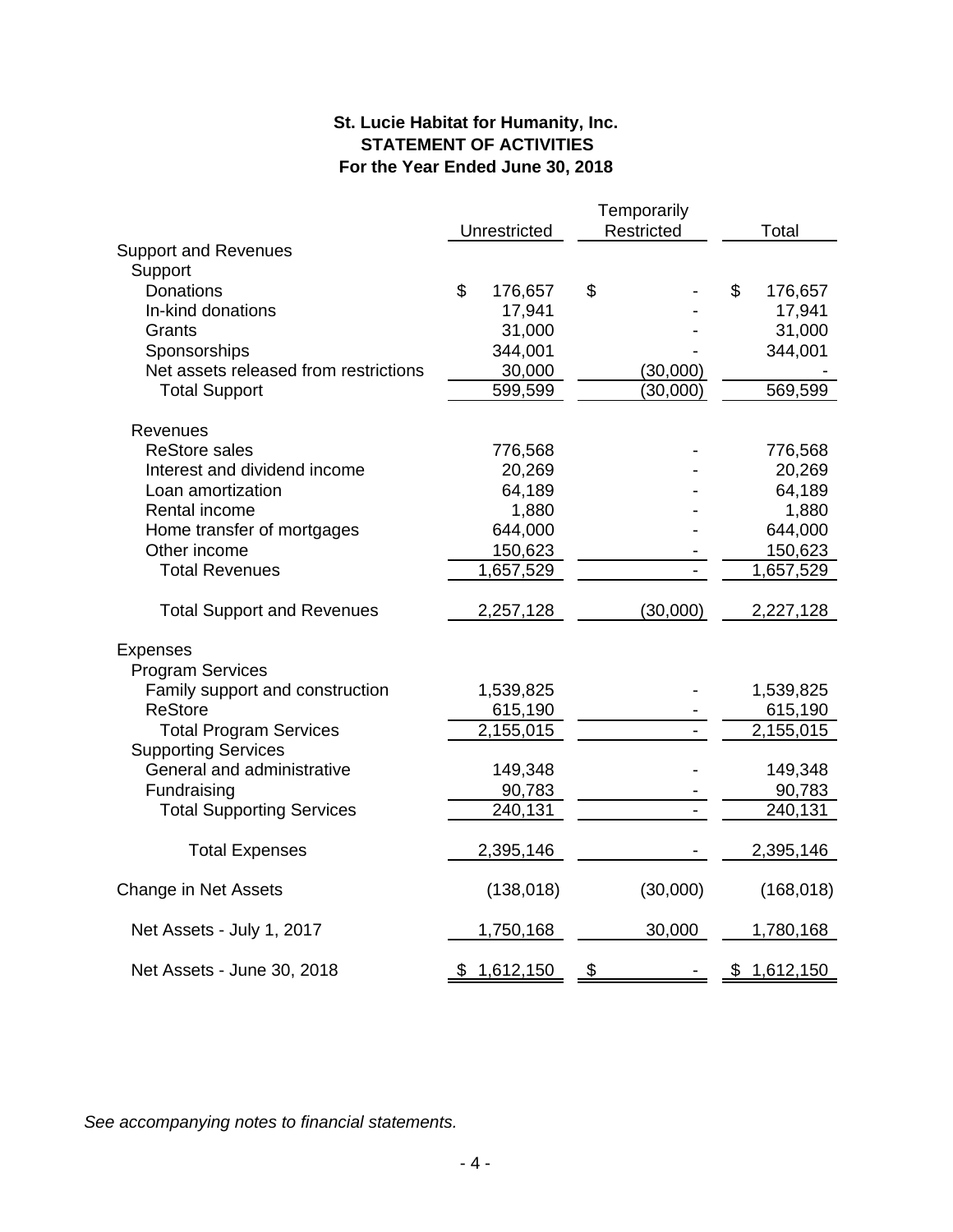# **St. Luice Habitat for Humanity, Inc. STATEMENT OF CASH FLOWS June 30, 2018**

| Cash Flows From Operating Activities                                                         |                |                  |
|----------------------------------------------------------------------------------------------|----------------|------------------|
| <b>Change in Net Assets</b>                                                                  | \$             | (168, 018)       |
| Adjustments to reconcile change in net assets to<br>net cash (used) by operating activities: |                |                  |
| Depreciation                                                                                 |                | 27,165           |
| Transfer to homeowners, net of discount                                                      |                | (249, 328)       |
| Mortgage loan discount amortization                                                          |                | (58, 999)        |
| Contractual forgiveness of mortgages                                                         |                | 24,660           |
| (Increase) decrease in:                                                                      |                |                  |
| Accounts receivable                                                                          |                | (4, 754)         |
| Cost of homes under construction                                                             |                | 330,400          |
| Due from others                                                                              |                | 6,438            |
| Utility deposit                                                                              |                | 786              |
| Land held for development                                                                    |                | (7,920)          |
| Deposits on property                                                                         |                | 87,665           |
| Increase (decrease) in:                                                                      |                |                  |
| Accounts payable<br>Accrued wages and payroll taxes payable                                  |                | (36, 890)<br>122 |
| Sales tax payable                                                                            |                | 1,035            |
| Net Cash Used in Operating Activities                                                        |                | (47, 638)        |
|                                                                                              |                |                  |
| Cash Flows From Investing Activities                                                         |                |                  |
| Mortgage payments received                                                                   |                | 102,706          |
| Purchases of capital assets                                                                  |                | (237)            |
| Net Cash Provided by Investing Activities                                                    |                | 102,469          |
| Cash Flows From Financing Activities                                                         |                |                  |
| Proceeds from issuance of line of credit and notes payable                                   |                | 70,461           |
| Principal payments on notes payable                                                          |                | (20, 163)        |
| Net Cash Provided by Financing Activities                                                    |                | 50,298           |
| Net Increase in Cash                                                                         |                | 105,129          |
|                                                                                              |                |                  |
| Cash - July 1, 2017                                                                          |                | 44,247           |
| Cash - June 30, 2018                                                                         |                | 149,376          |
| Supplemental disclosure of cash flow information:<br>Interest paid                           | \$             | 42,086           |
| Supplemental disclosure of noncash activities:                                               |                |                  |
| Issuance of non-interest bearing mortgage loans                                              | \$             | 507,500          |
| Discount on non-interest bearing mortgage loans                                              | $\mathfrak{S}$ | 261,214          |

*See accompanying notes to financial statements.*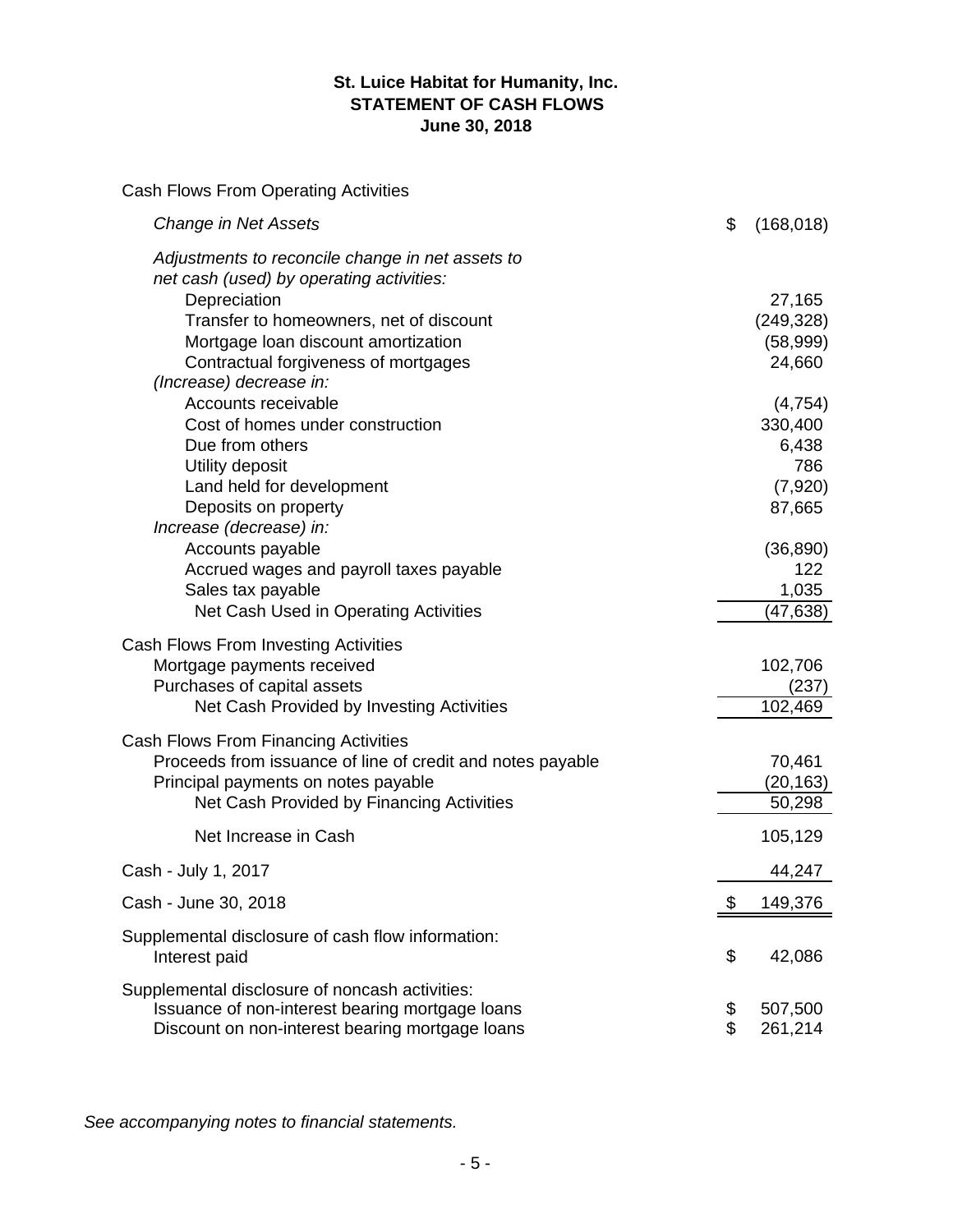## **St. Lucie Habitat for Humanity, Inc. STATEMENT OF FUNCTIONAL EXPENSES For the Year Ended June 30, 2017**

|                                  | Program Services |               |                 | <b>Support Services</b> |              |               |                |
|----------------------------------|------------------|---------------|-----------------|-------------------------|--------------|---------------|----------------|
|                                  | Family           |               | Total           | General                 |              | Total         |                |
|                                  | Support and      |               | Program         | and                     |              | Support       | Total          |
|                                  | Construction     | ReStore       | <b>Services</b> | Administrative          | Fundraising  | Services      | Expenses       |
| Cost of homes                    | 905,252          |               | 905,252         |                         |              |               | 905,252        |
| Salaries and wages               | 177,702          | 330,017       | 507,719         | 63,465                  | 63,465       | 126,930       | 634,649        |
| Discount amortization            | 261,214          |               | 261,214         |                         |              |               | 261,214        |
| Rent                             |                  | 135,480       | 135,480         |                         |              |               | 135,480        |
| Insurance                        | 14,215           | 27,862        | 42,077          | 14,215                  | 569          | 14,784        | 56,861         |
| Cost of mortgages                | 52,503           |               | 52,503          |                         |              |               | 52,503         |
| Payroll taxes                    | 13,712           | 25,464        | 39,176          | 4,897                   | 4,897        | 9,794         | 48,970         |
| <b>Utilities</b>                 | 2,436            | 40,919        | 43,355          | 2,923                   | 2,435        | 5,358         | 48,713         |
| Interest                         | 42,086           |               | 42,086          |                         |              |               | 42,086         |
| Travel                           | 4,017            | 4,017         | 8,034           | 28,122                  | 4,017        | 32,139        | 40,173         |
| Office supplies                  | 12,636           | 10,530        | 23,166          | 3,009                   | 3,911        | 6,920         | 30,086         |
| Employee benefits                | 7,216            | 15,032        | 22,248          | 6,013                   | 1,804        | 7,817         | 30,065         |
| Depreciation and amortization    | 10,866           | 5,433         | 16,299          | 10,866                  |              | 10,866        | 27,165         |
| Contractual mortgage forgiveness | 22,017           |               | 22,017          |                         |              |               | 22,017         |
| Supplies                         | 4,276            | 5,274         | 9,550           | 1,425                   | 3,278        | 4,703         | 14,253         |
| Professional services            |                  |               |                 | 7,973                   | 1,993        | 9,966         | 9,966          |
| Other expenses                   | 7,171            |               | 7,171           | 897                     | 897          | 1,794         | 8,965          |
| Repairs and maintenance          |                  | 4,794         | 4,794           | 3,922                   |              | 3,922         | 8,716          |
| Printing                         | 1,897            | 2,168         | 4,065           | 271                     | 1,083        | 1,354         | 5,419          |
| Advertising                      |                  | 2,484         | 2,484           | 776                     | 1,915        | 2,691         | 5,175          |
| <b>Taxes</b>                     |                  | 5,056         | 5,056           |                         |              |               | 5,056          |
| Postage                          | 331              | 409           | 740             | 110                     | 254          | 364           | 1,104          |
| Education and training           | 197              | 197           | 394             | 396                     | 197          | 593           | 987            |
| Food and entertainment           | 81               | 54            | 135             | 68                      | 68           | 136           | 271            |
| <b>Total Expenses</b>            | 1,539,825<br>\$  | 615,190<br>S. | 2,155,015<br>S. | 149,348<br>S            | 90,783<br>\$ | 240,131<br>\$ | 2,395,146<br>S |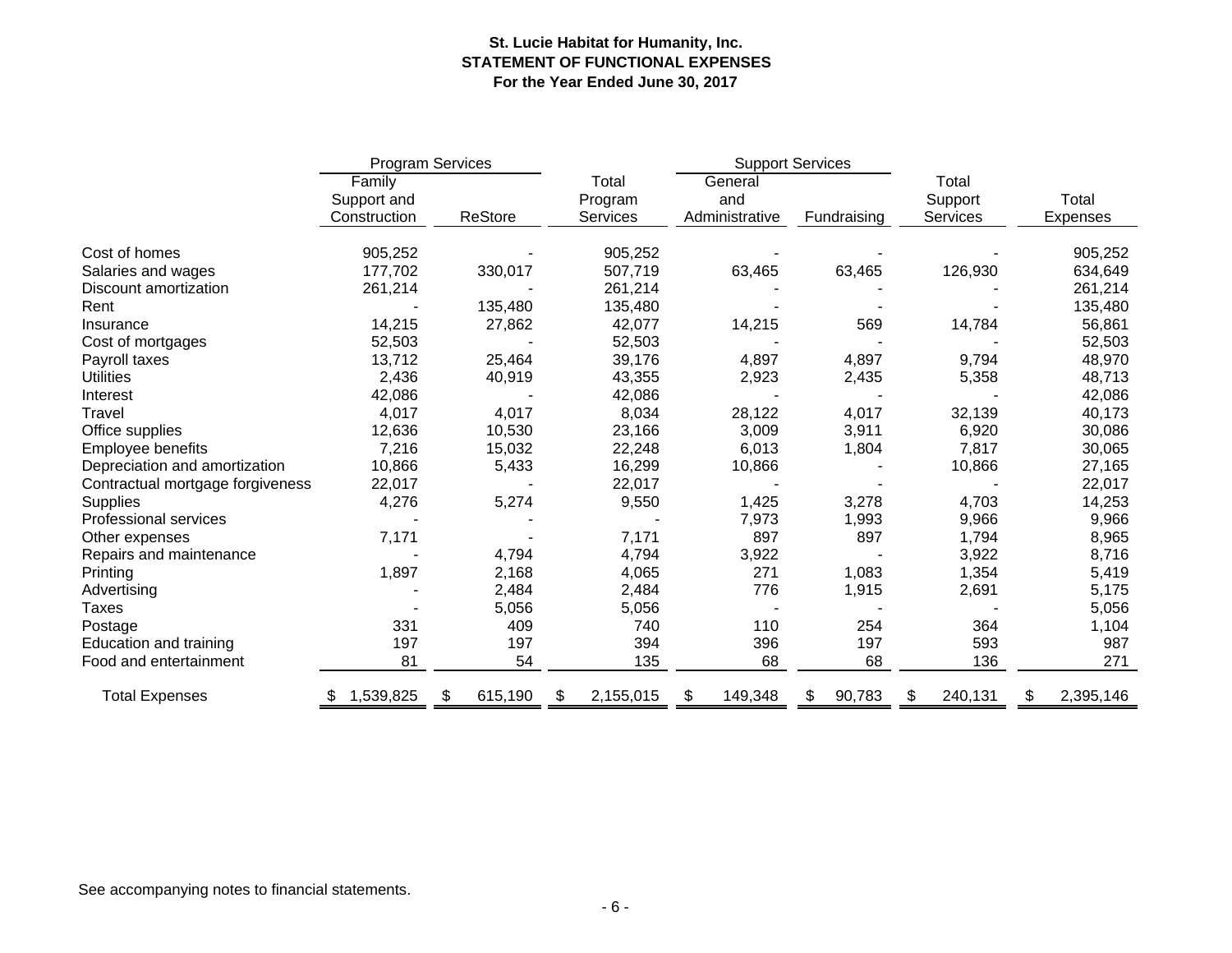# **NOTE 1 ─ SUMMARY OF SIGNIFICANT ACCOUNTING POLICIES**

## **Organization**

St. Lucie Habitat for Humanity, Inc. ("Habitat") was incorporated on December 21, 1995 in the State of Florida for the purpose of building houses for those who could not otherwise own a home by raising the money and doing the actual home construction, with a substantial amount of donated material and services.

On July 17, 2009, St. Lucie Habitat for Humanity CHDO, Inc. was incorporated in the State of Florida as a not-for-profit corporation and whose only member is St. Lucie Habitat for Humanity, and reports its financial activities on its separate financial statements. The purpose of this corporation is to provide homeownership for low income households. It can acquire vacant home and renovate, but most often builds new homes (primarily with funds received from HUD grants).

On October 21, 2016, Habitat filed Articles of Organization with the State of Florida to form its wholly owned subsidiary SLHFH Funding Company I, LLC (the "Company"). The Company's purpose is to acquire and hold mortgage loans and related documents to comply with the terms of any note purchase agreement between the Company and any financial institution. As a sole member limited liability company, the entity is disregarded for purposes of the Internal Revenue Code.

### Financial Statement Presentation

Habitat prepares its financial statements in accordance with generally accepted accounting principles promulgated in the United States of America (U.S. GAAP) for not-for-profit organizations. The significant accounting and reporting policies used by Habitat are described subsequently to enhance the usefulness and understandability of the financial statements.

The financial statements are presented following the requirements of ASC 958 *Financial Statements of Not-For-Profit Organizations*. Under ASC 958, Habitat is required to report information regarding its financial position and activities according to three classes of net assets (unrestricted net assets, temporarily restricted net assets, and permanently restricted net assets) based upon the existence or absence of donor-imposed restrictions.

As required by the FASB ASC 958, *Revenue Recognition*, Habitat accounts for contributions received as unrestricted, temporarily restricted, or permanently restricted support, depending on the existence and/or nature of any donor restrictions.

### Cash Equivalents

Cash equivalents consist of short-term, highly liquid investments, which are readily convertible into cash within ninety (90) days of purchase.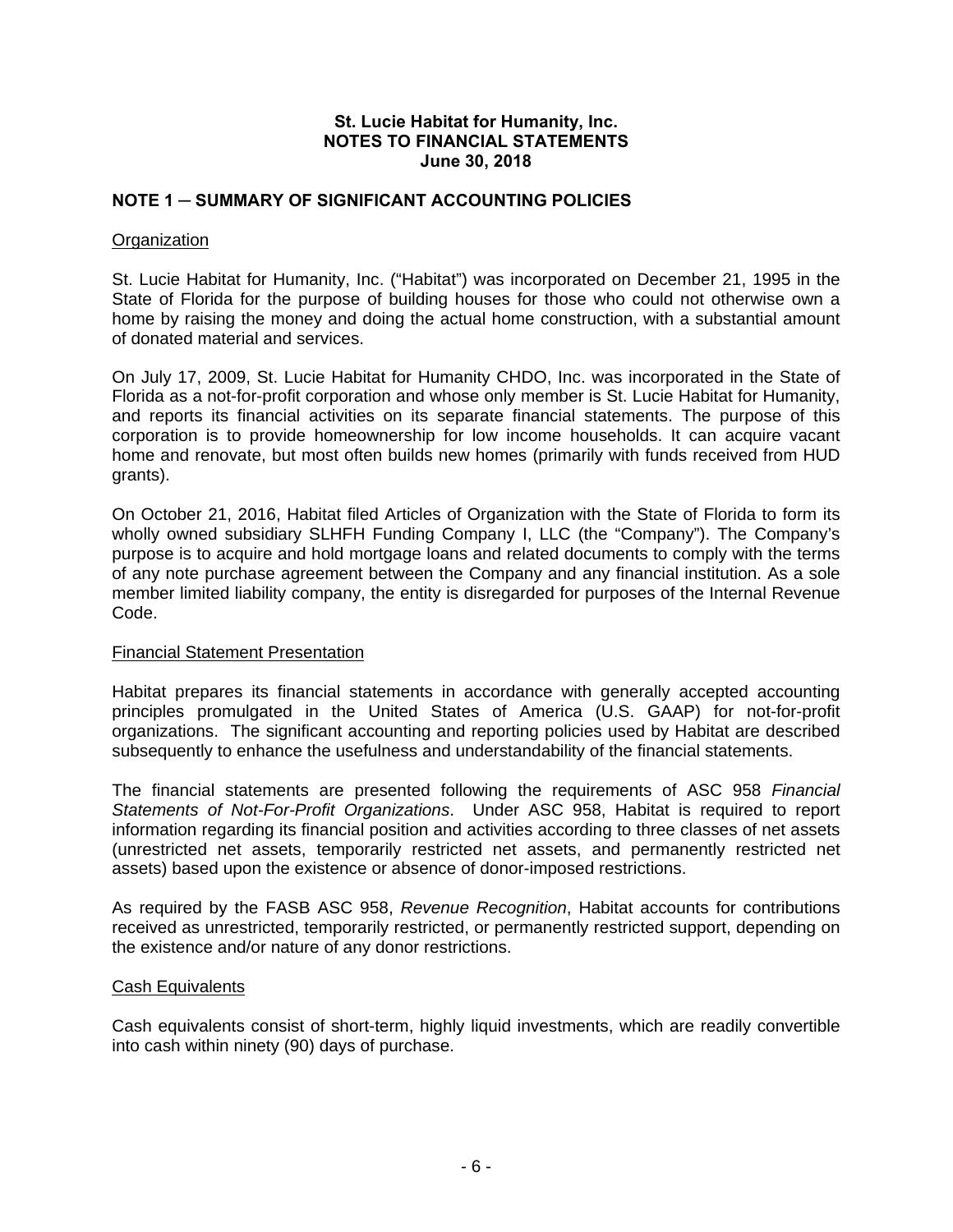# **NOTE 1 ─ SUMMARY OF SIGNIFICANT ACCOUNTING POLICIES (CONTINUED)**

#### Functional Allocation of Expenses

The costs of providing the various programs and other activities have been summarized on a functional basis in the statement of activities. Accordingly, certain costs have been allocated among the programs and supporting services benefited.

### **Estimates**

The preparation of financial statements in conformity with generally accepted accounting principles requires management to make estimates and assumptions that affect certain reported amounts and disclosures. Accordingly, actual results could differ from those estimates.

### Advertising

Advertising costs are expensed as incurred and totaled \$5,175 for the year ended June 30, 2018.

### Mortgages Receivable

Habitat holds non-interest bearing mortgages on homes that it has built and sold. In accordance with generally accepted accounting principles, the present value of the original mortgages are determined (using an appropriate discount factor) and a discount expense for mortgages issued is recognized as a program expense in the year the mortgages are created. The discount expense is then amortized over the life of the mortgage, using the straight-line method and recognized as interest income.

Second mortgages exist on some of the completed homes, with some held by Habitat and others held by the City of Port St. Lucie and City of Fort Pierce. No payments are received for a majority of the second mortgages. Instead, those second mortgages held by Habitat are forgiven at the rate of 10% of the balance per year. Starting in July 2015, these mortgages became due upon maturity of the first mortgage.

Third mortgages exist on some of the completed homes, all of which are held by Habitat. No payments are received for a majority of these mortgages. Instead, these third mortgages are forgiven at the rate of 5% of the original balance per year. Starting in July 2015, these mortgages became due upon maturity of the first mortgage.

#### Fixed Assets

Fixed assets are stated at cost, less accumulated depreciation. Donated property and equipment is recorded at fair value at the date of donation. If donors stipulate how long the assets must be used, the contribution is recorded as restricted. In the absence of such stipulations, contributions are recorded as unrestricted. When assets are retired or otherwise disposed of, the asset's cost and related accumulated depreciation are removed from the accounts and any resulting gain or loss is recognized in the period. Maintenance and repairs are charged to expense as incurred; significant renewals and betterments are capitalized. Depreciation is provided for fixed assets using the straight-line method based on estimated useful lives of 5-39 years.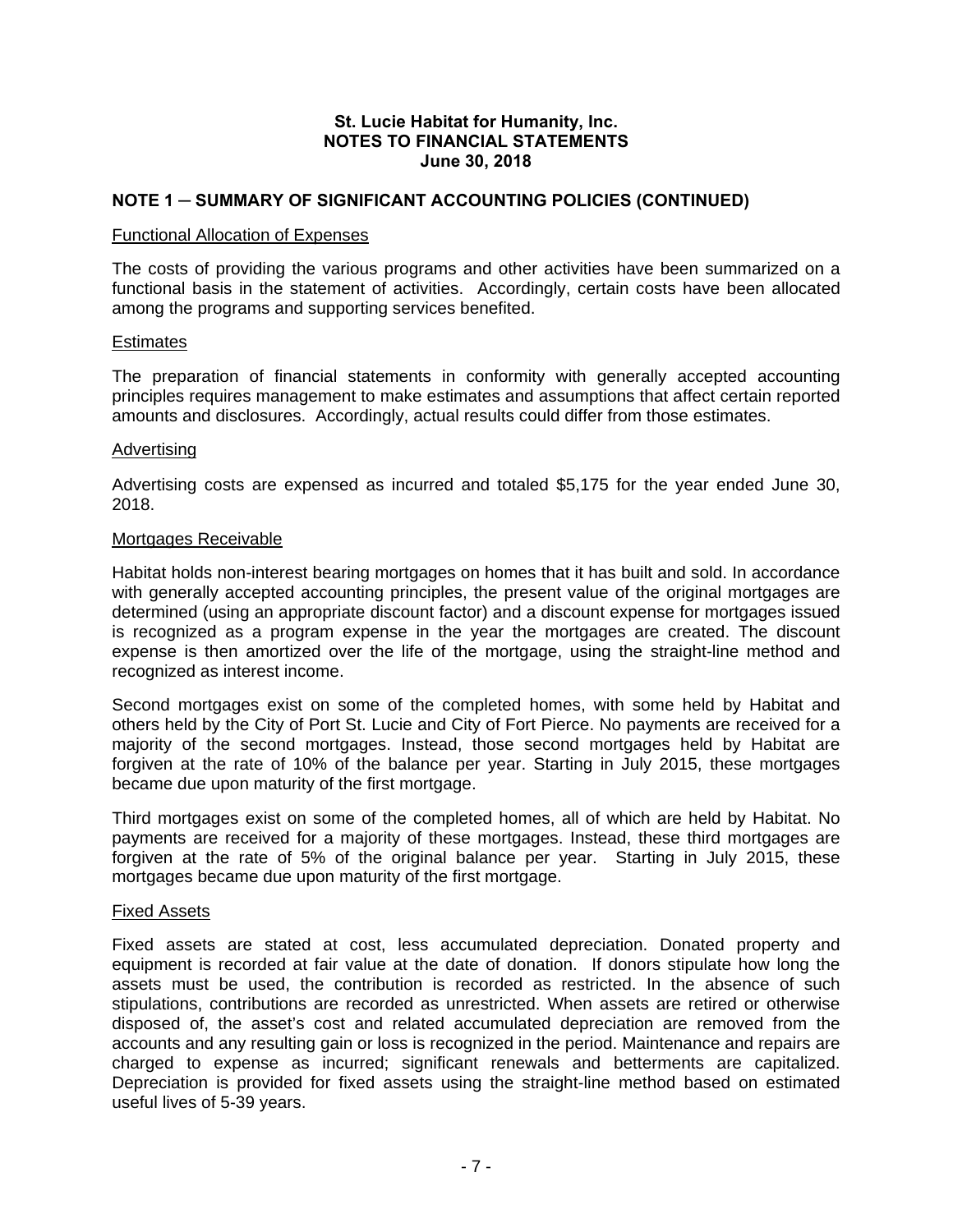# **NOTE 1 ─ SUMMARY OF SIGNIFICANT ACCOUNTING POLICIES (CONTINUED)**

### Income Taxes

Habitat obtained their exempt status under the provisions of the Internal Revenue Code 501(c)(3). St. Lucie Habitat for Humanity, Inc. is exempt from federal income taxation under Section 501(c)(3) of the Internal Revenue Code (IRC), though it would be subject to tax on income unrelated to its exempt purposes (unless that income is otherwise excluded by the IRC). Contributions to Habitat are tax deductible to donors under Section 170 of the IRC. Habitat is not classified as a private foundation within the meaning of Section 509(a).

Habitat has adopted the provisions of FASB ASC 740-10, *Uncertainty in Income Taxes*. Under this section, an organization must recognize the tax benefit associated with tax taken for tax return purposes when it is more likely than not the position will be sustained. There was no impact to Habitat's financial statements as a result of the implementation of ASC 740-10. Habitat's income tax returns for fiscal years ending June 30 2015, 2016, and 2017 remain open to examination by the Internal Revenue Service.

### Fair Value Measurements

Habitat reports its fair value measures using a three-level hierarchy that prioritizes the inputs used to measure fair value. The three levels of inputs used to measure fair value are as follows:

- Level 1 Quoted prices for identical assets or liabilities in active markets to which Habitat has access at the measurement date.
- Level 2 Inputs other than quoted prices, included in level 1 that are observable for the asset or liability, either directly or indirectly.
- Level 3 Unobservable inputs for the asset or liability. Unobservable inputs should be used to measure the fair value to the extent that observable inputs are not available.

When available, Habitat measures fair value using level 1 inputs because they generally provide the most reliable evidence of fair value.

A financial instrument's categorization within the valuation hierarchy is based upon the lowest level of input that is significant to the fair value measurement.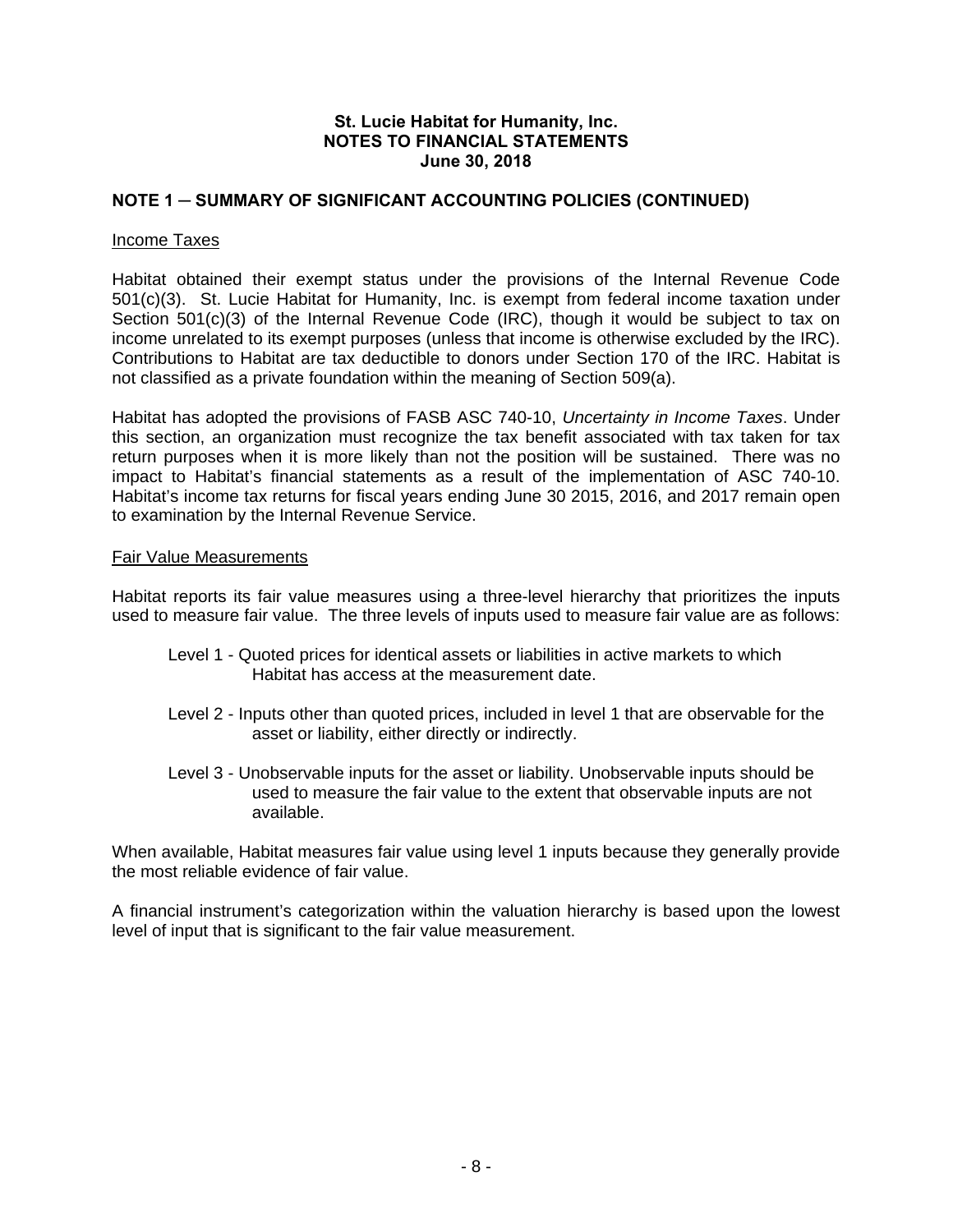# **NOTE 1 ─ SUMMARY OF SIGNIFICANT ACCOUNTING POLICIES (CONTINUED)**

### Fair Value Measurements (Continued)

The following methods and assumptions were used by Habitat in estimating fair value disclosures for financial instruments:

*Cash and cash equivalents, accounts receivable, costs of homes under construction,*  accounts payable, notes payable, and line of credit – The carrying amounts reported in the Statement of Financial Position approximate fair values because of the short maturities of those instruments.

*Mortgage loan receivable –* The fair value of mortgage loan receivable is estimated by discounting expected future cash flows using a 7-9% rate of return.

*Land held for development –* The fair value of land held for development is estimated by management based on the current tax appraised values and other information compiled from industry experts, historical real estate transactions and the St. Lucie County property records.

# **NOTE 2 ─ CASH AND CASH EQUIVALENTS**

Cash and cash equivalents as reported on the Statement of Financial Position, includes the following:

| Checking                               | 148,668 |
|----------------------------------------|---------|
| Petty Cash and Change Fund             | 708     |
| <b>Total Cash and Cash Equivalents</b> | 149,376 |

At June 30, 2018, Habitat had \$68,170 on deposit, all of which was insured by the Federal Deposit Insurance Corporation (FDIC).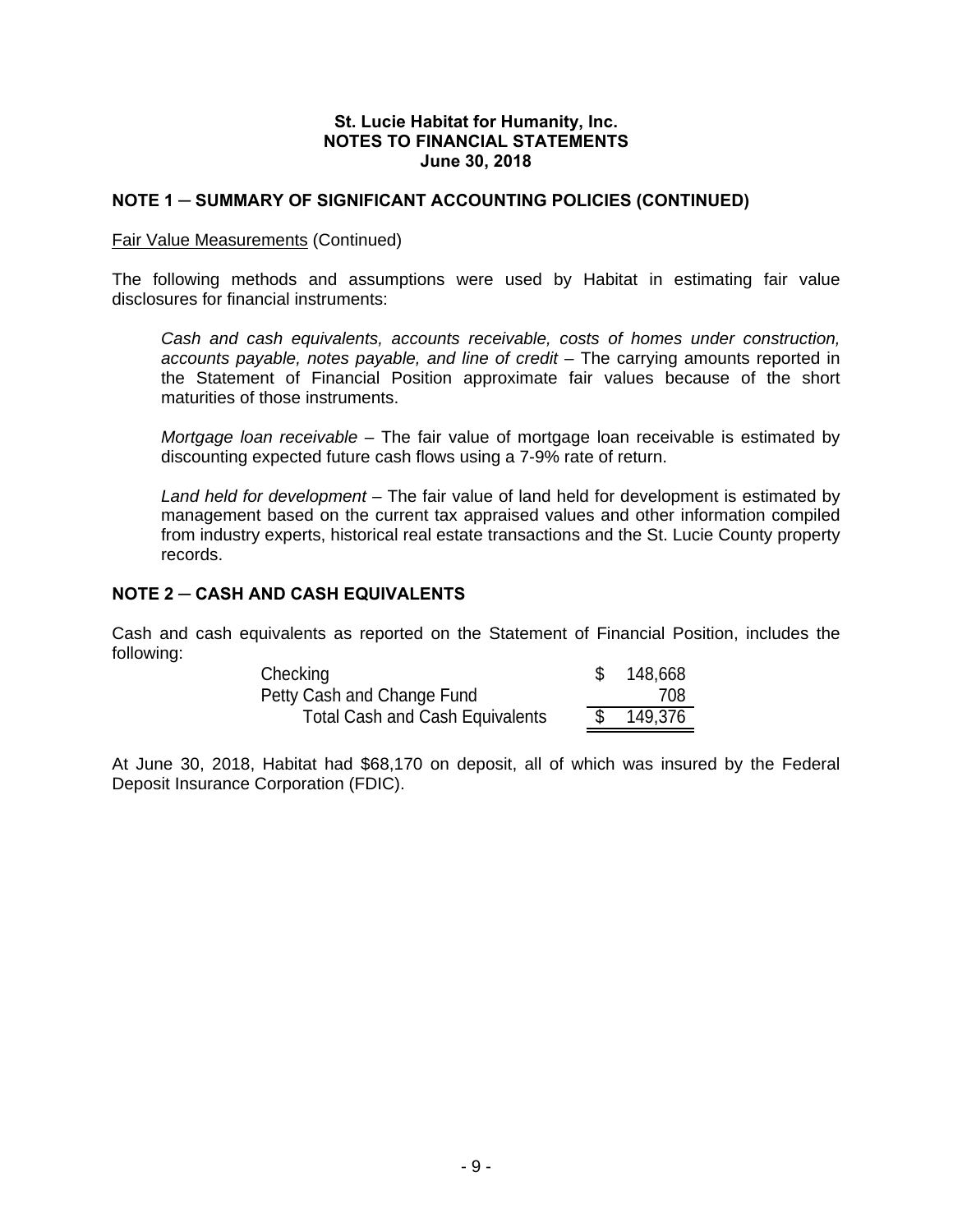# **NOTE 3 ─ FIXED ASSETS**

An analysis of property and equipment for the year is as follows:

|                                | July 1,<br>2017 |           | <b>Additions</b> | <b>Deletions</b> | June 30,<br>2018 |           |  |
|--------------------------------|-----------------|-----------|------------------|------------------|------------------|-----------|--|
| <b>Builders Barn</b>           | 348,129<br>\$   |           | \$               | \$               | \$               | 348,129   |  |
| Buildings and improvements     |                 | 265,253   |                  |                  |                  | 265,253   |  |
| Leasehold Improvements         |                 | 22,223    |                  |                  |                  | 22,223    |  |
| Computer equipment             |                 | 31,462    |                  |                  |                  | 31,462    |  |
| <b>Furniture and fixtures</b>  |                 | 4,939     |                  |                  |                  | 4,939     |  |
| <b>Tools</b>                   |                 |           | 237              |                  |                  | 237       |  |
| <b>Vehicles</b>                |                 | 56,997    |                  |                  |                  | 56,997    |  |
| Warehouse and construction     |                 | 38,558    |                  |                  |                  | 38,558    |  |
| <b>Total Fixed Assets</b>      |                 | 767,561   | 237              |                  |                  | 767,798   |  |
| Less: accumulated depreciation |                 | (271,854) | (27,165)         |                  |                  | (299,019) |  |
| <b>Total Fixed Assets, Net</b> |                 | 495,707   | (26, 928)        | \$               |                  | 468,779   |  |

Depreciation expense for the year was \$27,165.

# **NOTE 4 – LOANS RECEIVABLE**

The activity of loans receivable is as follows:

| Beginning balance, July 1, 2017                | 1,183,288  |
|------------------------------------------------|------------|
| Mortgages issued                               | 507,500    |
| Principal payments received                    | (99, 664)  |
| Discount on mortgages issued                   | (261, 214) |
| Amortization of mortgage discounts             | 58,999     |
| Contractual amortized forgiveness of mortgages | (24, 660)  |
| Ending Balance, June 30, 2018                  | 1,364,249  |
| Less: Current portion                          | 127,000    |
| Other assets - Mortgages receivable            | 1,237,249  |

The mortgage discount rate for the year ended June 30, 2018 was 7.57%

# **NOTE 5 – LINE OF CREDIT**

St. Lucie Habitat for Humanity, Inc. obtained a revolving line of credit with a bank, on June 1, 2017, to be drawn upon as needed, in the amount of \$200,000, with monthly interest payments due at a 5% interest rate. As of June 30, 2018, \$195,650 was drawn from the line of credit and the unused portion of the line of credit was \$4,350. The line of credit matures on June 1, 2020.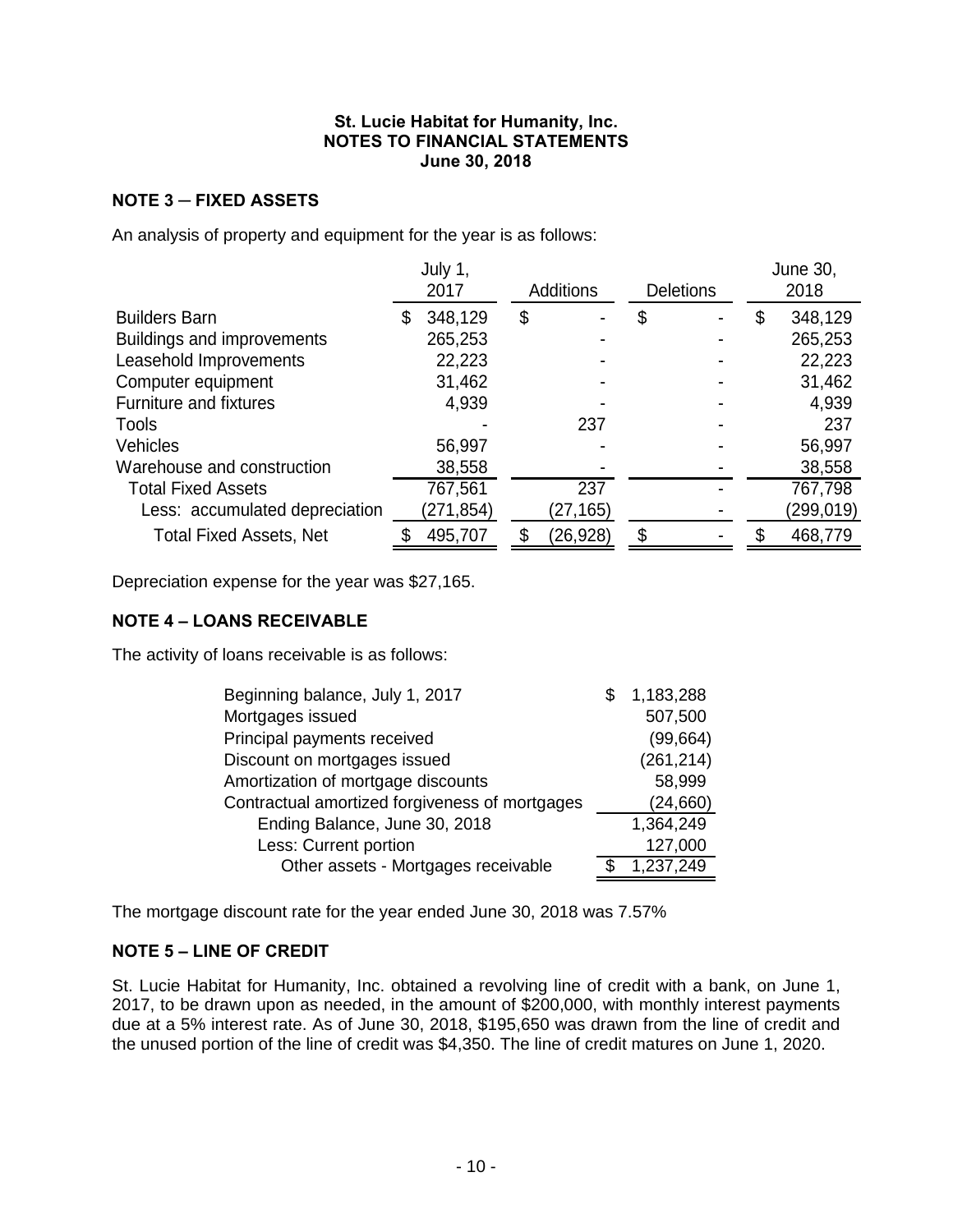# **NOTE 6 – LOANS PAYABLE**

| Long-term debt at June 30, 2018 consisted of the following:                                                                               |             |
|-------------------------------------------------------------------------------------------------------------------------------------------|-------------|
| Loan payable to bank due in monthly principal and interest payments at a 4.95%<br>interest rate, with a final payment due on August 2019. | \$<br>5,693 |
| Loan payable to bank due in monthly principal and interest payments at a 3.77%<br>interest rate, with a final payment due on June 2022.   | 131,064     |
| Loan payable to bank due in monthly principal and interest payments at a 3%<br>interest rate, with a final payment due on November 2037.  | 271,719     |
| Total                                                                                                                                     | 408,476     |
|                                                                                                                                           |             |

Maturities of long-term debt are as follows:

| Due year ending |              |  |  |  |  |  |  |
|-----------------|--------------|--|--|--|--|--|--|
| <b>June 30,</b> | Principal    |  |  |  |  |  |  |
|                 |              |  |  |  |  |  |  |
| 2019            | \$<br>20,121 |  |  |  |  |  |  |
| 2020            | 16,584       |  |  |  |  |  |  |
| 2021            | 16,286       |  |  |  |  |  |  |
| 2022            | 127,596      |  |  |  |  |  |  |
| 2023            | 11,803       |  |  |  |  |  |  |
| Thereafter      | 216,086      |  |  |  |  |  |  |
|                 |              |  |  |  |  |  |  |
| Total           | 408,476      |  |  |  |  |  |  |

# **NOTE 7 – RELEASE OF RESTRICTED ASSETS**

Net assets were released from grantor restrictions by incurring expenses satisfying the restricted purposes of the grant contract. A summary of temporary restricted assets released from restriction is as follows:  $2018$ 

|                                     | 2018   |
|-------------------------------------|--------|
| Purpose restriction accomplished:   |        |
| Neighborhood revitalization program | 30,000 |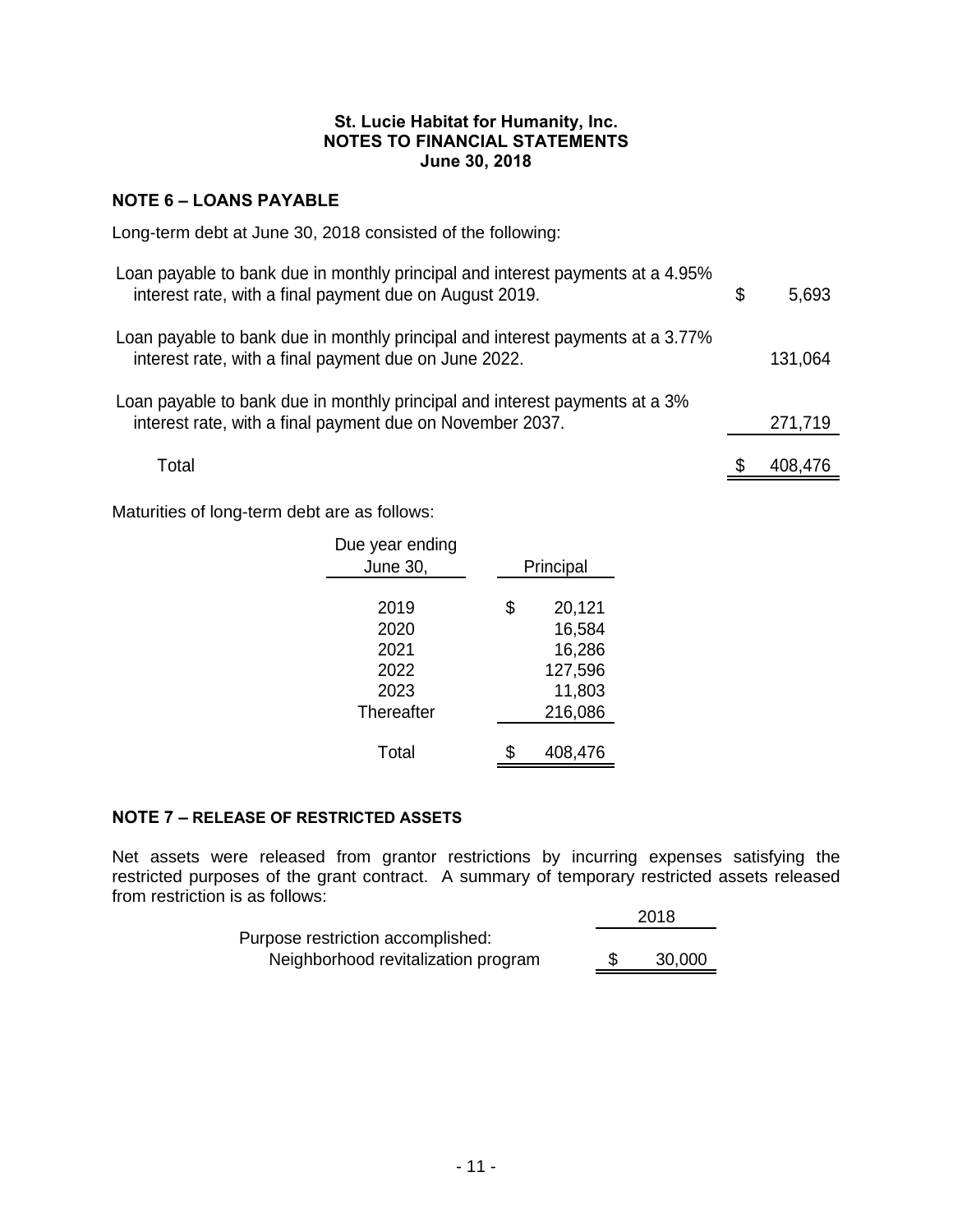# **NOTE 8 – FUNCTIONAL EXPENSES**

Expenses have been allocated between program expenses and supporting services as follows:

|                                  | <b>Program Services</b> |                                       |    |         |    | <b>Supporting Services</b>          |    |                           |    |             |    |                                 |                          |
|----------------------------------|-------------------------|---------------------------------------|----|---------|----|-------------------------------------|----|---------------------------|----|-------------|----|---------------------------------|--------------------------|
|                                  |                         | Family<br>Support and<br>Construction |    | ReStore |    | Total<br>Program<br><b>Services</b> |    | General<br>Administrative |    | Fundraising |    | Total<br>Supporting<br>Services | Total<br><b>Expenses</b> |
| Cost of homes                    | \$                      | 905,252                               | \$ |         | \$ | 905,252                             | \$ |                           | \$ |             | \$ |                                 | 905,252                  |
| Salaries and wages               |                         | 177,702                               |    | 330,017 |    | 507,719                             |    | 63,465                    |    | 63,465      |    | 126,930                         | 634,649                  |
| Discount amortization            |                         | 261,214                               |    |         |    | 261,214                             |    |                           |    |             |    |                                 | 261,214                  |
| Rent                             |                         |                                       |    | 135,480 |    | 135,480                             |    |                           |    |             |    |                                 | 135,480                  |
| Insurance                        |                         | 14,215                                |    | 27,862  |    | 42,077                              |    | 14,215                    |    | 569         |    | 14,784                          | 56,861                   |
| Cost of mortgages                |                         | 52,503                                |    |         |    | 52,503                              |    |                           |    |             |    |                                 | 52,503                   |
| Payroll taxes                    |                         | 13,712                                |    | 25,464  |    | 39,176                              |    | 4,897                     |    | 4,897       |    | 9,794                           | 48,970                   |
| <b>Utilities</b>                 |                         | 2,436                                 |    | 40,919  |    | 43,355                              |    | 2,923                     |    | 2,435       |    | 5,358                           | 48,713                   |
| Interest                         |                         | 42,086                                |    |         |    | 42,086                              |    |                           |    |             |    |                                 | 42,086                   |
| Travel                           |                         | 4,017                                 |    | 4,017   |    | 8,034                               |    | 28,122                    |    | 4,017       |    | 32,139                          | 40,173                   |
| Office supplies                  |                         | 12,636                                |    | 10,530  |    | 23,166                              |    | 3,009                     |    | 3,911       |    | 6,920                           | 30,086                   |
| Employee benefits                |                         | 7,216                                 |    | 15,032  |    | 22,248                              |    | 6,013                     |    | 1,804       |    | 7,817                           | 30,065                   |
| Depreciation and amortization    |                         | 10,866                                |    | 5,433   |    | 16,299                              |    | 10,866                    |    |             |    | 10,866                          | 27,165                   |
| Contractual mortgage forgiveness |                         | 22,017                                |    |         |    | 22,017                              |    |                           |    |             |    |                                 | 22,017                   |
| Supplies                         |                         | 4,276                                 |    | 5,274   |    | 9,550                               |    | 1,425                     |    | 3,278       |    | 4,703                           | 14,253                   |
| Professional services            |                         |                                       |    |         |    |                                     |    | 7,973                     |    | 1,993       |    | 9,966                           | 9,966                    |
| Other expenses                   |                         | 7,171                                 |    |         |    | 7,171                               |    | 897                       |    | 897         |    | 1,794                           | 8,965                    |
| Repairs and maintenance          |                         |                                       |    | 4,794   |    | 4,794                               |    | 3,922                     |    |             |    | 3,922                           | 8,716                    |
| Printing                         |                         | 1,897                                 |    | 2,168   |    | 4,065                               |    | 271                       |    | 1,083       |    | 1,354                           | 5,419                    |
| Advertising                      |                         |                                       |    | 2,484   |    | 2,484                               |    | 776                       |    | 1,915       |    | 2,691                           | 5,175                    |
| <b>Taxes</b>                     |                         |                                       |    | 5,056   |    | 5,056                               |    |                           |    |             |    |                                 | 5,056                    |
| Postage                          |                         | 331                                   |    | 409     |    | 740                                 |    | 110                       |    | 254         |    | 364                             | 1,104                    |
| Education and training           |                         | 197                                   |    | 197     |    | 394                                 |    | 396                       |    | 197         |    | 593                             | 987                      |
| Food and entertainment           |                         | 81                                    |    | 54      |    | 135                                 |    | 68                        |    | 68          |    | 136                             | 271                      |
| <b>Totals</b>                    |                         | 1,539,825                             | \$ | 615,190 |    | 2,155,015                           | S  | 149,348                   | \$ | 90,783      | \$ | 240,131                         | \$2,395,146              |